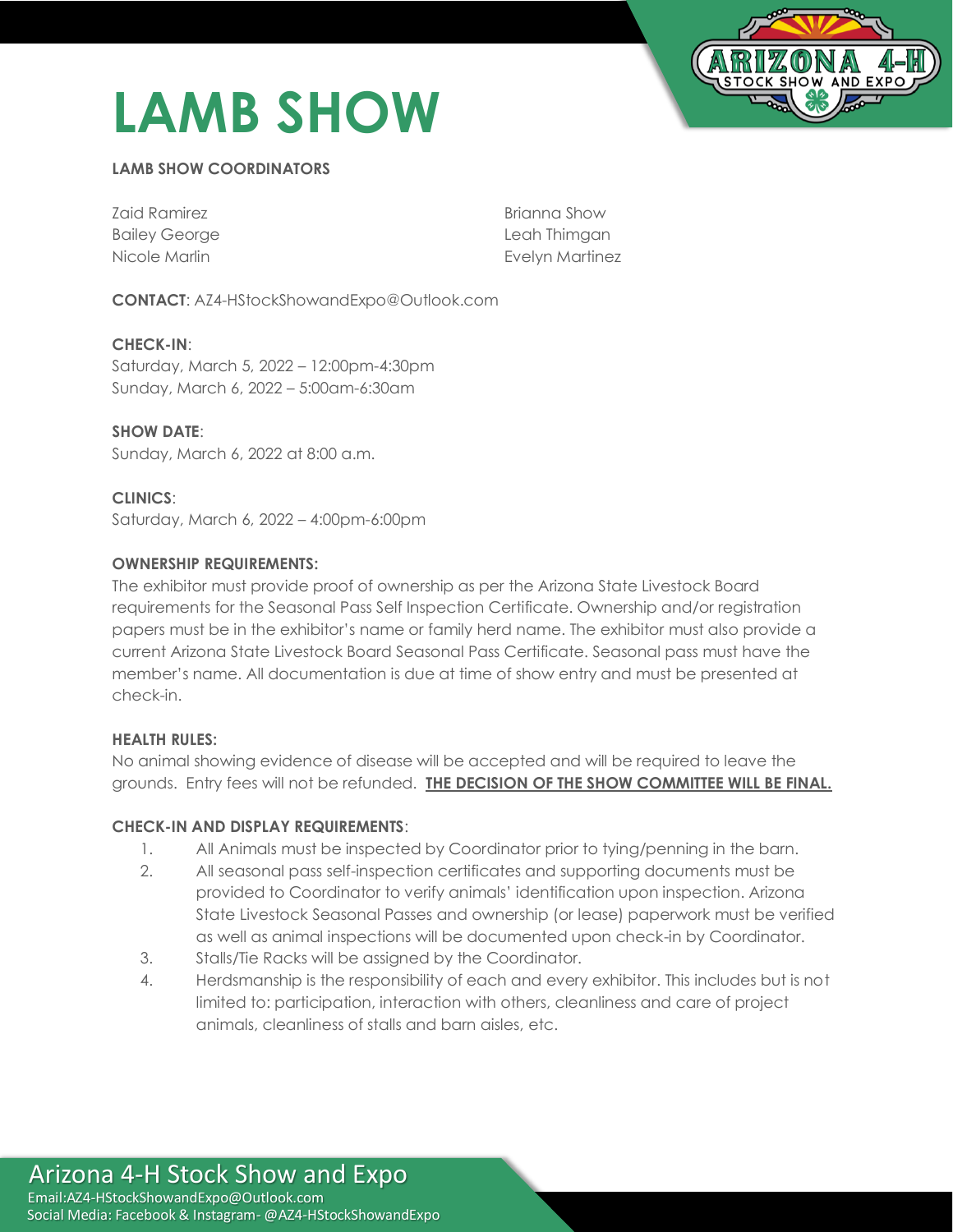

#### **GROOMING**:

- 1. For this show, full-body clipping of animals will be optional due to season and variance in weather for exhibitors throughout the state.
- 2. Lamb Exhibitors must adhere to the event dress code per their participating organization's requirements

#### **EXHIBITOR RESPONSIBILITIES**:

- 1. The owner/exhibitor will take responsibility for the wellness and care of that animal(s) for the duration of the fair.
- 2. Parental assistance is limited to heavy lifting of equipment or supplies and intervention for safety of the animals, exhibitors, and the public. In cases where the exhibitor is not able to lift, properly handle equipment, or complete caretaking in a safe manner, an adult is allowed to assist. However, the child should be able to complete the task on their own with supervision of a parent or leader. Safety always comes first for members, the public, and animals.
- 3. Preparations for show need to be completed entirely by the exhibitor, parents may hold towels or brushes, even the animal if there is not a safe place to tie or secure them, but the member shall complete all the grooming on their own.
- 4. At all times, exhibition livestock shall be treated in a humane manner so as to protect the health, safety and welfare of the livestock and the consuming public. No person shall present for exhibition or exhibit an animal which he or she knows, or has reason to suspect, is affected with or has been exposed to a dangerously contagious or infectious disease, or illegal or non-approved use of drugs, medication and/or prohibited substance nor animals showing signs of malnutrition.

#### **LAMB CLASS INFORMATION**:

**Prospect**: up to 99lbs **Market**: 100lbs and up

Lamb shall not exceed the weight limit of **175 lbs**. Order of show will be determined by Coordinator and number of entries in each division. Classes will be divided according to weight for market, exhibitor age for showmanship, and overall number of entries. Exhibitors must show their own animal in Showmanship in order to participate. The Coordinator reserves the right to make any changes or split any class or classes as is deemed necessary.